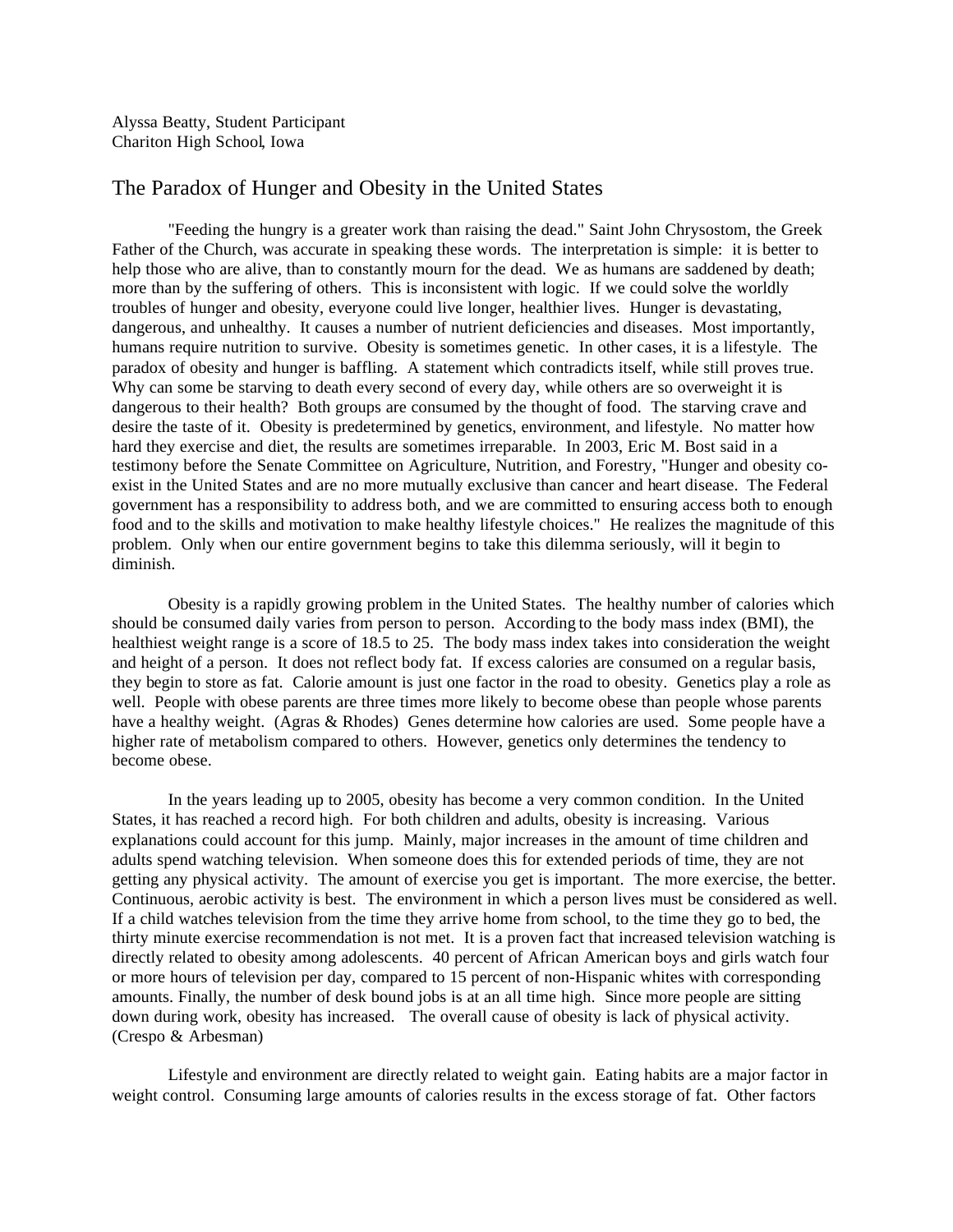may contribute to weight gain, such as eating irregular, small meals, consuming high amounts of fats and carbohydrates, eating quickly, or skipping meals altogether. Family behavior can influence a members own behavior greatly. If someone is raised in an environment where the surrounding conditions are unhealthy, that person is more likely to display those same traits. Fast food restaurants are growing rapidly in number. Mark Pereira stated, "Fast food emphasizes primordial preferences for salt and fat. This may promote overeating." A fast food meal may contain 1,600 or more calories. People who eat fast food more than twice a week have a 50 percent larger risk of becoming obese than those who do not. All of these components help to determine weight. (Agras & Rhoades)

Looking at age groups is an effective way to break down obesity. The National Health and Nutrition Examination Survey (NHANES) was taken from 1999 to 2002. It shows that sixteen percent of children ages 6 to 19 are overweight. This was determined by measuring heights and weights, then calculating the body mass index. Compared to subjects of the previous survey, there was a 45 percent increase in obesity. The number of obese children has not decreased since 1994. (CDC)

Since the 1960s, the number of children ages 2 to 19 who are overweight has risen significantly. In terms of obesity, race is a large factor. For instance, noticeable differences directly related to race can be identified between the 1976 to 1980 and 1988 to 1994 NHANES. Non-Hispanic black girls showed a higher prevalence to obesity than non-Hispanic white girls younger than two years old. The prevalence to obesity is highest among Mexican American boys and African American girls. This number is double compared to non-Hispanic white children. It is uncertain which factors (genetic, lifestyle, environmental, or cultural) account for the differences between races.

Another age group to consider is 18-21. It is common to gain weight during the first year at college. The percentages of males and females who are overweight are not extremely different. Out of persons 17 to 20 who would not qualify for military services, 45 percent of women would not qualify for the US Army, and 35 percent would not qualify for the Marine Corps because of weight. The height and weight acceptance for the armed forces however, is not based on the body mass index. For example, the Coastguard measures wrist size, and examines frame or skeletal build. It is only measured once during their career because these two measurements are the most likely to stay the same. It is uncertain precisely where the cut off is for military acceptance.

Throughout the 60s and 70s, the number of obese adults remained constant. Since then, the percent of obese adults has risen 8.9 percent. Today, three out of every ten adults are obese in the United States. For example, in Iowa the percentages for obese adults were 14.4, 19.3, 20.8, and 21.8 respectively to 1991, 1998, 2000, and 2001. (AOA) Obesity is linked to a number of diseases. Some include osteoarthritis, heart disease, stroke, gallbladder disease, type 2 diabetes, and respiratory problems. Also, doctors have recently suggested that obesity could possibly lead to some cancers such as breast, prostate, colon, and endometrial. Obesity affects more women and minority groups than non-Hispanic white men. However, the percent of Mexican American women is eleven percent higher than non-Hispanic white women. The most uncommon age groups for obesity are 20 to 29 and individuals over the age of 80. It may be quite inaccurate for persons 80 and above, due to the fact that some of the obese have already died. It is obvious that people with the healthiest bodies live the longest.

Social classes are related to obesity. In the United States, the social system is made up of : the upper class, the upper middle class, the middle class, the working class, and the lower class. The upper class, or corporate rich, make up about 0.1 percent of all American families. The children attend private secondary schools or private colleges. The upper class is an exclusive group which marries and socializes within itself. The upper middle class is made up of lawyers, doctors, top engineers, and some top professors. This group most likely attended public schools, and reputable universities. The middle class tend to occupy jobs such as teachers, some farmers, small business owners, and lower level management.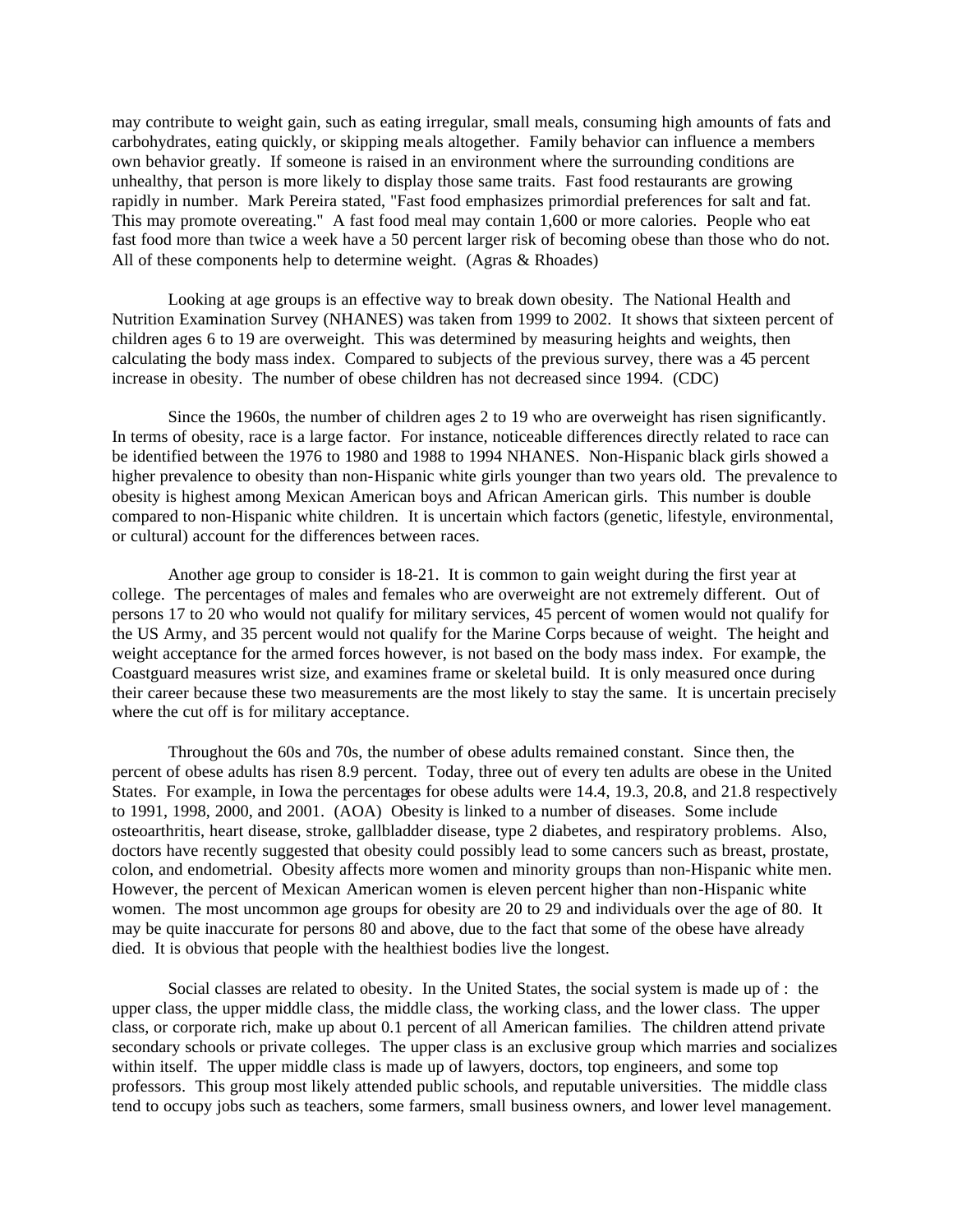The working class is the strength of the United States. They work in factories, drive trucks, and serve as police and firefighters. The lower class have little education or skills. Most members of this class marry young and become parents. Nevertheless, it is possible to move upwards in class by means of education, advancement in the workplace, and status enrichment. Women who received a high school education and make less than \$20,000 per year are the largest obese group. Similarly, more upper class men are obese than any other class. This may be because they are working at a desk for prolonged periods of time. Unfortunately, obesity is most common among minority groups. This is due to a lower educational attainment. In order to combat obesity, racial and ethnic groups must be given equal opportunities. (Anderson)

Hunger is a growing problem in our world, one which we cannot continue to ignore. Roughly 800 million people are undernourished. It has lead to the deaths of 13 million children under the age of five. They died from diseases which were allowed to be contracted due to a weakened immune system. Proper nutrients would have allowed them to survive. One out of every seven people in the United States is hungry. More than 35 million Americans are hungry. 775,000 families go hungry each day. Malnutrition is a cause of low-birth-weight in babies. Low-birth-weight causes growth defects, and the likelihood of getting sick is increased. In women, it can be passed on to their own children. Mainly, these individuals lack iodine, vitamin A, and iron; each causes individual results. Iron deficiency brings about reduced motor development, damage to the reproductive system, and mental injury. 80 percent of the worlds population suffers from iron deficiency. This could be prevented by eating foods high in iron such as red meat, bread, cereal, and egg yolks. A shortage in iodine leads to brain damage and reproductive damage. While vitamin A deficiency can actually lead to death; children become more prone to disease. (www.feedingminds.org) B-12 is a necessary vitamin which governs an individuals mood, appetite, sleep and energy levels. B-12 is prescribed by many doctors in order to increase energy. Foods in the United States are fortified with folic acid, such as grains. For expectant mothers, low levels of folic acid can be fatal to unborn children. A study which compared levels of women who had miscarried to those who were health showed a noticeable difference. If a level below 4.9 ng/mL have a 50 percent greater risk of miscarriage. If folic acid levels are low, a supplement may be taken to compensate. (Edelson) Rickets is a condition caused by the shortage of vitamin D, calcium, or phosphate. These are found in foods such as fish, liver, and milk. Rickets is a disease which softens bones. Symptoms include bone pains and deformities, tendency to breakage, teeth deformities, and muscle cramps. The best treatment is to replace the vitamins which are lacking. (Goldenring) It is important to eat healthy, so our bodies can absorb all required nutrients.

The United States is known for its rural areas and farmland. Why is it then, that many of the 35 million hungry people in the country are located in rural and farm areas? One factor is that unemployment is more common in rural areas as opposed to urban. Also their earnings are less. In 2000, the federal government classified 11.2 percent of rural families as food insecure. This means they do not have access to enough food to fully meet basic needs at all times due to lack of financial resources. They turn to food banks for meals. Many rural communities have a sizable elderly population. Usually, their economy cannot support this particular age group. In contrast, urban areas have thriving economies and can support older workers in a variety of occupations. Rural areas also have a higher child poverty rate. This is because there are fewer social service programs in rural areas. All in all, many factors in rural areas outweigh urban areas. Long commutes for work and childcare, absence of public transportation, and fewer jobs share in the issue of rural hunger. (Americas Second Harvest)

In the past years, hunger has grown in the working poor. These Americans have jobs, but cannot always make enough to feed their families. 14,812,000 people are part of the working poor. 37 percent of people helped by food pantries are employed. Over eight and one half million children who are hungry have at least one parent who works. Most of the working poor only obtained a high school education. This accounts for their lack of advancement in the workplace. It is very important for children to eat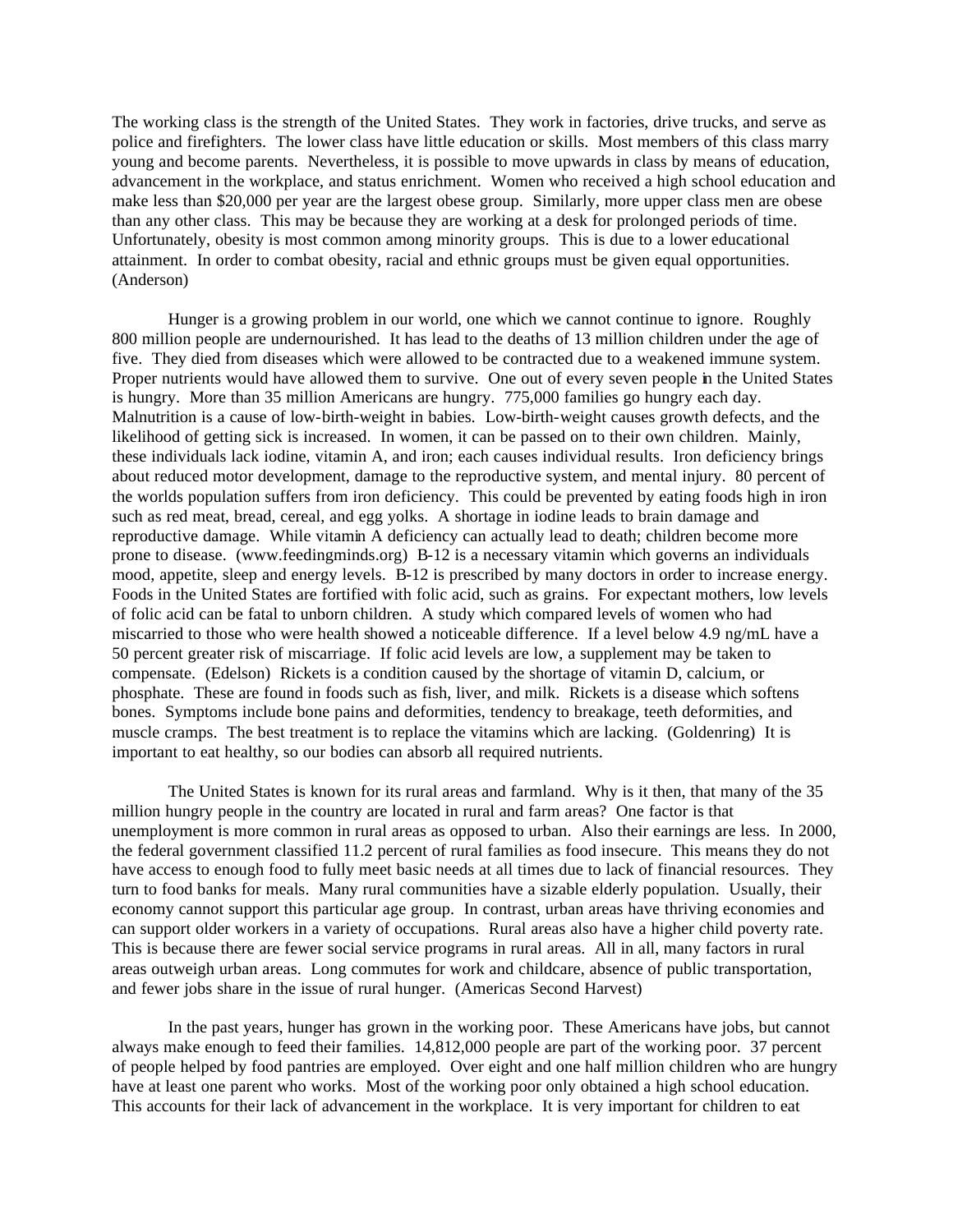healthy lunches and snacks at school. Children need to learn healthy eating habits out of their home environment. With positive reinforcement at school, the habits will overlap into home. Half of the working poor have no health insurance. This sometimes causes families to choose between food and health. (Americas Second Harvest) Having to choose between food and medicine should not have to or need to be a choice in the wealthiest country in the world.

In the 1980s, public welfare programs were cut. This lead to a serious demand for food. The Community Childhood Hunger Identification Project (CCHIP) was taken by the Census Bureau to find and record the hungry families with children in America. While conducting this survey, Congress and legislation were monitored. They found it necessary to form a measure of food inadequacy. When the Current Population Survey was conducted, an additional food security survey would be taken as well. The results show that single women are at the greatest risk of hunger. Households with children are two times more likely to be food insecure than those without children. In New York City soup kitchens, there was a 45 percent increase in the number of people served between 2000 and 2002. (Americas Second Harvest) Food insecurity is most common in the Western and Southern parts of the United States.

Food production is at its highest in the United States. 941 million acres are used for the purpose of farming; the average farm consisting of 436 acres. The average number of people a farm can feed has jumped from 20 in 1935, to over 100 in 2002. However, one third of the food produced in the US is exported to foreign countries. (IFIC) In addition, the percent of income that Americans spend on food is declining. On average, the typical person in the United States spends 6.4 percent of their income on food. This number is significantly less compared to the highest. The Philippines sits at 52.9 percent. Higher incomes are emerging in the United States, which lessens the percent of incomes spent on food in return.

Farming took off in the 1860s. The United States government passed different acts to lure potential farmers to the Great Plains. Some include the Homestead Act (1862), the Timber Culture Act (1873), and the Desert Land Act (1877). Farming was very formidable as a result of insects, droughts, and blizzards. Soon, large farming corporations took shape. These are referred to as bonanzas, and still exist today. However, farming has changed dramatically over the past decades. In 1950, labor made up 40 percent of the value of farming resources. In 1993, it had lessened to 9.5 percent. On the other hand, technological innovations have caused machinery and chemical use to increase 18 percent in the same time span. As new farming opportunities arise, it becomes more expensive to stay in business. Costs include seed, fertilizer, land costs, equipment, maintenance, and fuel. Productivity has risen through these innovations, but sometimes the costs outweigh the results. To help farmers, the Cooperative Extension System was created through the United States Department of Agriculture. It helps farmers by educating them on new practices and hands on involvement. (ific.org) The United States grows a variety of crops including corn, wheat, oats, barley, rice, soybeans, peanuts, canola, cotton, sugarcane, potatoes, citrus fruits, fresh fruits, and various grasses. (www.nass.usda.gov) Nutritious foods are produced and fortified. If they could be made available to all people, malnutrition would not be as widespread. The United States is an agricultural country, and depends upon it for a large portion of industry.

Obesity and hunger are continuous problems in our world. Obesity is related to the number of calories consumed. Even though it varies from person to person, it must be monitored closely. If excess calories are taken in, they will become fat. A diet must consist of high quality foods. Fast food restaurants are not of a high quality. Their foods are filled with salts. I suggest the government put guidelines into place which specify nutrients and vitamins to be included in meals. If the guidelines are closely followed, the percentage of obese food insecure people would decline. Exercise could be incorporated into it as well. A plan could be decided upon for families to follow. Exercise must be included more in the workplace and schools. Thirty minutes is all that is needed out of the day. If this problem is to be solved, everyone must make compromises and work together. It is the role of parents to monitor the amount of television their children watch. To reduce this, parents could limit which shows or